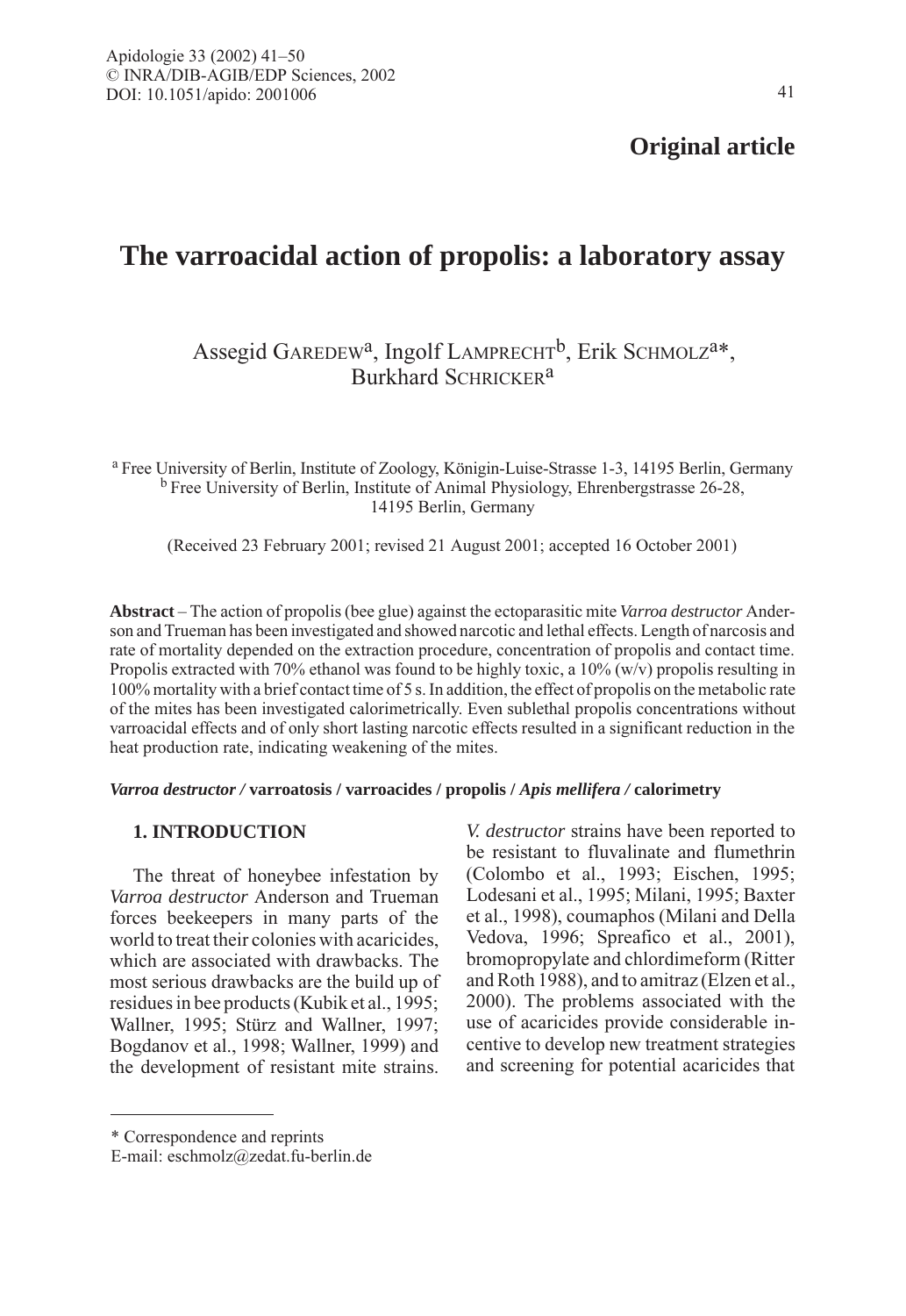minimize these problems. Natural products having components with various modes of action might provide effective solution to the problem of varroatosis (Mutinelli et al., 1997; Imdorf et al., 1999). One of such natural products is propolis (bee glue), a complex mixture of several compounds collected by honeybees from plants, mixed with wax and used in the construction and protection of the beehive (Ghisalberti, 1979).

Literature on the acaricidal or insecticidal action of propolis is very limited. It has been assumed that components of nectar, pollen and propolis may adversely affect the development of *V. destructor* in the hive of some bee populations (Amrin et al., 1996, http: //www.wvu.edu/~agexten/varroa/ varroa2.htm#Comments). Some authors proposed that some flavonoid components of propolis have insecticidal or at least insectstatic (inhibition of insect larval development) effects (König and Dustmann, 1988). Even though the anaesthetic and lethal action of propolis against *V. destructor* has been briefly mentioned in the literature (Schkurat and Poprawko, 1980), its potential acaricidal use, as far as our knowledge is concerned, is not well investigated.

#### **2. MATERIALS AND METHODS**

#### **2.1. Propolis extraction and preparation**

Propolis samples used in our experiments were obtained from scrapings of beehives in the garden of the Institute of Zoology, Free University of Berlin, Germany. Pre-weighed and frozen samples were homogenised using a coffee mill (type MZ Moulinex, France). The homogenate powder was then extracted in 70% or 40% ethanol. The extraction in 40% ethanol was intended to procure components to be used in less concentrated ethanol solution to minimize the effect of ethanol on the experimental organisms. For effective extraction, the propolis powder was suspended in the corresponding ethanol solution in a ratio of 1:9 (w/v) (Strehl et al., 1994). The suspension was extracted in a rotary evaporator (Rotationsverdampfer W-micro, Heidolf, Mannheim, Germany) at  $60^{\circ}$ C for 2 h. The suspension was then cooled at room temperature for ca. 1 h and suction filtered. The filtrate was dried in an incubator at 40  $\rm{^{\circ}C}$  to weight constancy, which was achieved in two weeks time. The yield of extraction was 58% (w/w) for the extraction in 70% ethanol and 19% (w/w) in 40% ethanol.

The 70% ethanol extract was used in 55% ethanol (solution B hereafter) in the bioassay to reduce the effect of strong ethanol solution on the experimental organisms. The little amount of precipitation observed while suspending solution B was brought into solution by agitation. The 40% ethanol extract was used in the same ethanol concentration (solution A hereafter) for the bioassay. The concentrations used in the bioassay were 20%, 15%, 10%, 7.5%, 5% (w/v) solution A and  $10\%, 7.5\%, 5\%, 2\%$ ,  $1\%$ , 0.5% (w/v) solution B.

Acaricide residue analysis of the propolis sample used in our experiments was done at the Landesanstalt für Bienenkunde der Universität Hohenheim, Stuttgart, Germany.

#### **2.2. Mite collection**

Mites were collected from infested colonies in the garden of the Institute of Zoology, Free University of Berlin, Germany. The colonies were treated only at the beginning of autumn of the preceding year with formic acid. The experiments were conducted in summer 2000. Adult*V. destructor* females were collected from capped healthy drone brood cells by opening and inspecting individual cells. During the collection process, mites were kept in a Petri dish on bee larvae or pupae to avoid starvation. Newly moulted adult mites, identified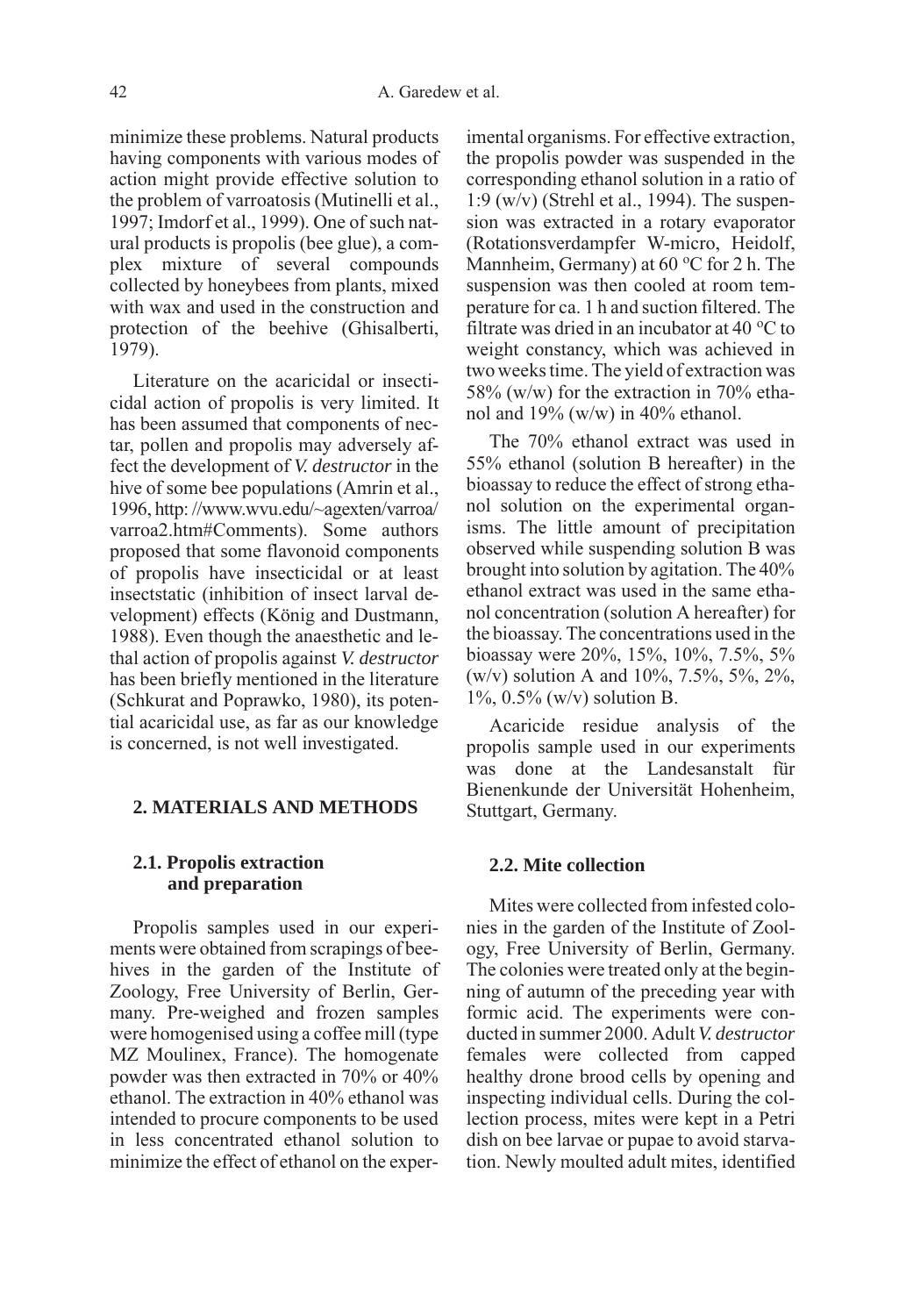by their pale colour, relatively smaller size, and weak locomotion were excluded from the experiment since they may have had a different response as hardening of the cuticle was still in progress. Mites which seemed weak and abnormal were discarded.

#### **2.3. Bioassay**

Treatment of the mites was done by applying 400 µL of a given concentration of propolis on a 3 cm  $\times$  3 cm tissue paper (Kimwipes<sup>®</sup> Lite 200, Kimberly – Clark<sup>®</sup>) in a Petri dish and by immediately placing six mites per experiment on the wetted tissue paper. To observe the effect of contact time of propolis on the activity of *V. destructor,* the following treatment times were used: 5, 10, 20, 30, 40, 60, 75, 90 s for the treatment with solution B and 20, 40, 60, 90 s for the treatment with solution A. The treatment was stopped after the allocated time by removing the mites with the tissue paper from the Petri dish and immediately placing them on a pad of paper towel for 1 min to blot the excess fluid from the surfaces. They were then transferred to a clean Petri dish and their activity observed under a dissecting lens every five minutes for the first hour, every 10 minutes for the next one hour and every 30 minutes for the next two hours. No activity change was observed after an incubation period of two hours. All treatments were done at  $30\,^{\circ}\mathrm{C}$ and the treated mites were incubated at  $34 \pm 0.5$  °C. Control experiments for each experimental group were done by treating the mites for the corresponding time with 40% or 55% ethanol solution and also distilled water.

An individual was considered inactivated if it showed no leg movement or movement of any body part when gently prodded with a probe. If it showed movement it was counted as alive, irrespective of whether it was partially paralysed or normal. If the inactivation lasted more than

four hours after the treatment time the mites were considered dead, since further incubation did not show any activity change. Each treatment was repeated five times and the mean values, and in some cases the mean  $\pm$  S.D. values, were used in the presentation of results.

#### **2.4. Calorimetric experiments**

The bioassay method enabled us to assess the action of propolis by counting the number of active/inactivated (dead) individuals but it did not allow us to evaluate the extent of the effect on the surviving and weakened individuals. Thus, we conducted calorimetric experiments to observe to what extent a certain sublethal propolis dose affects the metabolic rate of the mites. The calorimeter used was a Biocalorimeter, B.C.P-600, MV Messgeräte Vertrieb, München, Germany, of sensitivity 50  $\mu$ V/mW and a vessel volume of 20 cm<sup>3</sup>.

To compare the heat production rate before and after treatment, 20 to 25 untreated mites per experiment were put in the calorimetric vessel and their heat production rate was recorded for 4 hours. Recording was then stopped, and the mites were removed from the calorimeter and were treated with propolis. The treatment was done for 30 s with solution B and for 60 s with solution A. The treated mites were put back in the calorimetric vessel and their heat production rate was recorded for 8 to 11 hours. Each experiment was repeated five times and the mean  $\pm$  S.D. values were used in the presentation of results.

### **3. RESULTS**

The residue analysis of propolis, with a detection limit of 1 mg/kg, showed that the propolis sample was free of any acaricide contaminant.

The controls of both solution A and solution B showed narcotic effects for a short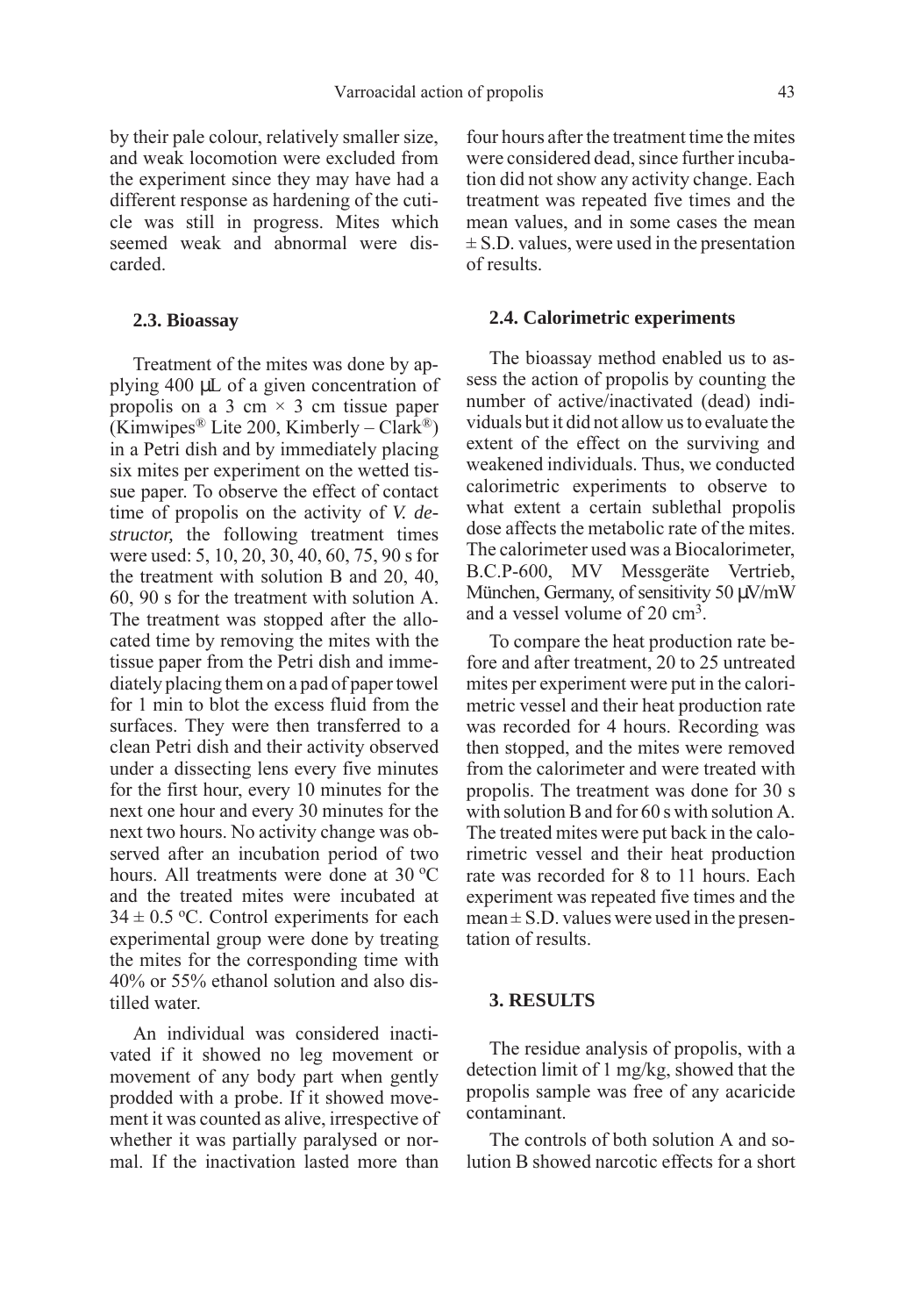**Table I.** Effect of contact time on the activity of *Varroa destructor* under treatment with different concentrations of solution B (a) and solution A (b). Six mites per experiment,  $n = 5$ , percentages of the mean values are presented here.

| Concentration<br>of propolis<br>$(\% w/v)$ | Contact<br>time<br>(s) | Percentage of inactivated mites at each observation time (min) |      |      |      |
|--------------------------------------------|------------------------|----------------------------------------------------------------|------|------|------|
|                                            |                        | $\theta$                                                       | 30   | 60   | 120  |
| Control                                    | 10                     | 53.3                                                           | 0.0  | 0.0  | 0.0  |
|                                            | 30                     | 80.0                                                           | 0.0  | 0.0  | 0.0  |
|                                            | 60                     | 100                                                            | 0.0  | 0.0  | 0.0  |
| 0.5                                        | 10                     | 100                                                            | 0.0  | 0.0  | 0.0  |
|                                            | 30                     | 100                                                            | 6.7  | 3.3  | 3.3  |
|                                            | 60                     | 100                                                            | 3.3  | 3.3  | 3.3  |
| 2.0                                        | 10                     | 100                                                            | 6.7  | 6.7  | 6.7  |
|                                            | 30                     | 100                                                            | 10.0 | 10.0 | 10.0 |
|                                            | 60                     | 100                                                            | 16.7 | 6.7  | 6.7  |
| 5.0                                        | 10                     | 100                                                            | 53.3 | 50.0 | 36.7 |
|                                            | 30                     | 100                                                            | 70.0 | 56,7 | 50.1 |
|                                            | 60                     | 100                                                            | 83.3 | 66.7 | 63.7 |
| 7.5                                        | 10                     | 100                                                            | 53.3 | 50.0 | 43.3 |
|                                            | 30                     | 100                                                            | 76.7 | 63.3 | 53.3 |
|                                            | 60                     | 100                                                            | 83.3 | 76.7 | 73.3 |

**b.**

| Concentration<br>of propolis<br>$(\% w/v)$ | Contact<br>time<br>(s) | Percentage of inactivated mites at each observation time (min) |      |      |      |
|--------------------------------------------|------------------------|----------------------------------------------------------------|------|------|------|
|                                            |                        | $\theta$                                                       | 30   | 60   | 120  |
| Control                                    | 20                     | 46.7                                                           | 0.0  | 0.0  | 0.0  |
|                                            | 40                     | 49.1                                                           | 0.0  | 0.0  | 0.0  |
|                                            | 60                     | 50.0                                                           | 0.0  | 0.0  | 0.0  |
| 5                                          | 20                     | 45.7                                                           | 0.0  | 0.0  | 0.0  |
|                                            | 40                     | 46.7                                                           | 0.0  | 0.0  | 0.0  |
|                                            | 60                     | 53.3                                                           | 0.0  | 0.0  | 0.0  |
| 10                                         | 20                     | 48.0                                                           | 10.0 | 8.3  | 8.3  |
|                                            | 40                     | 53.3                                                           | 10.0 | 10.0 | 10.0 |
|                                            | 60                     | 60.0                                                           | 23.3 | 16.7 | 16.7 |
| 15                                         | 20                     | 50.0                                                           | 16.7 | 13.3 | 13.3 |
|                                            | 40                     | 52.0                                                           | 23.3 | 16.7 | 13.3 |
|                                            | 60                     | 56.7                                                           | 30.0 | 26.7 | 23.3 |
| 20                                         | 20                     | 55.0                                                           | 28.5 | 21.0 | 21.0 |
|                                            | 40                     | 56.7                                                           | 26.7 | 25.0 | 23.3 |
|                                            | 60                     | 65.0                                                           | 33.3 | 33.3 | 33.3 |

**a.**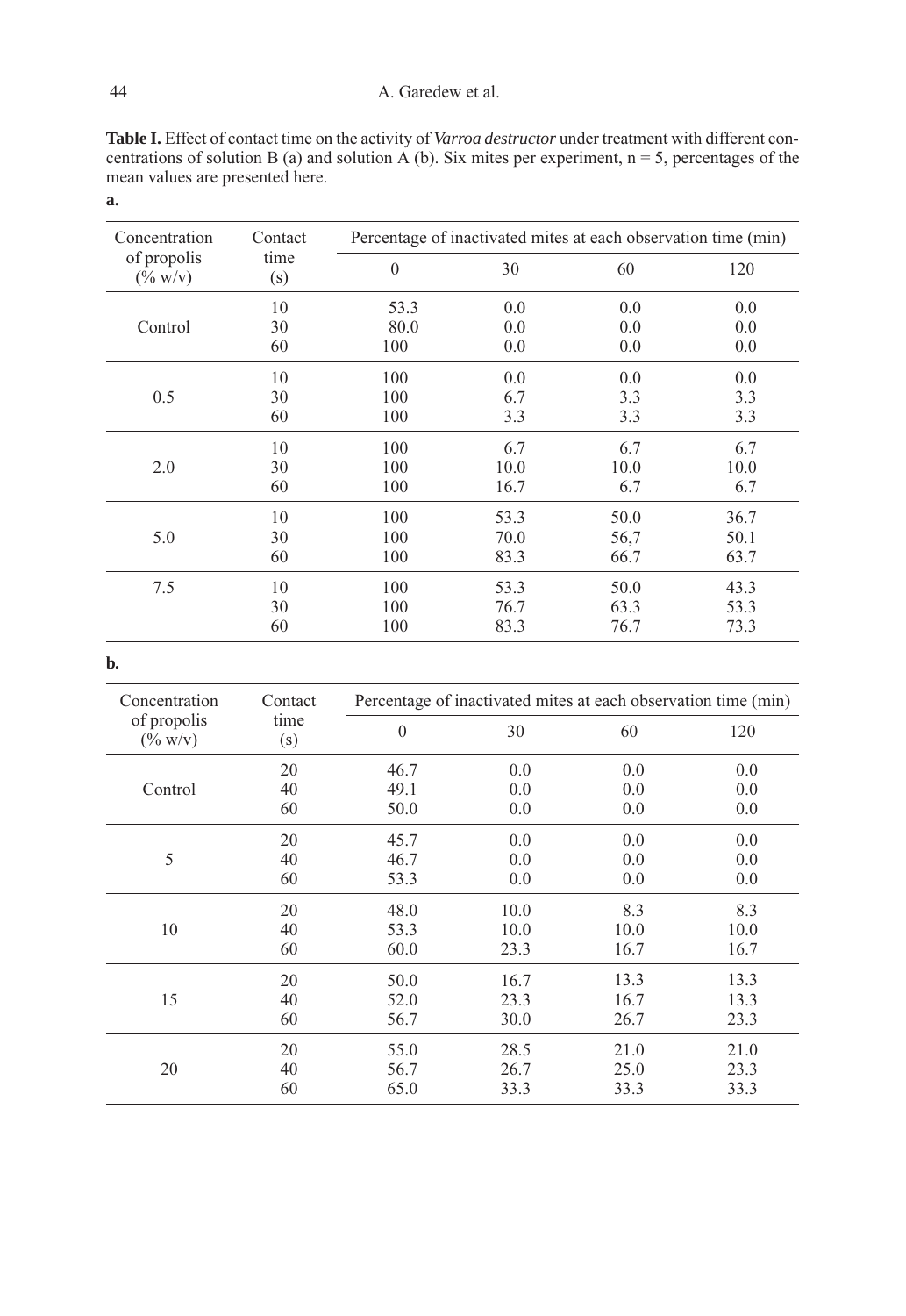

**Figure 1.** Influence of contact time on the mortality rate of *Varroa destructor* under treatment with different concentrations ( $\%$  w/v) of solution B. Six mites per experiment,  $n = 5$ , percentages of the mean values are presented here.  $\bullet$ - control,  $\circ$  - 0.5%,  $\nabla$  - 1%,  $\nabla$  - 2%,  $\blacksquare$  - 5%,  $\Box$ - 7.5%,  $\blacklozenge$ - 10% propolis. 4 h after treatment.

period after treatment. In both cases, this effect lasted for less than five minutes; i.e., 100% of the mites recovered with in the mentioned time interval. The proportion of narcotised mites just after the treatment (zero observation time) ranged from  $46.7 \pm 7.5\%$  to  $53.3 \pm 11.8\%$  for control of solution A at 20 s and 90 s contact times, respectively. In the case of control of solution B,  $53.3 \pm 13.9\%$  to 100% of the mites were narcotised at treatment times of  $\leq 10$  s and  $\geq 60$  s, respectively. Even though the control mites of solution A were narcotised shortly after treatment, their metabolic activity was not significantly affected after recovery  $(P > 0.05)$ , being  $13.1 \pm 1.1$ ( $\mu$ W/mg) and 13.0  $\pm$  1.4 ( $\mu$ W/mg) before and after treatment, respectively. The control mites of solution B, however, showed a significant effect ( $P < 0.05$ ) on the metabolic activity resulting in a 13% drop of the specific heat production rate from  $13.6 \pm 1.8$  (µW/mg) to  $11.8 \pm 2.2$  (µW/mg) after treatment (Fig. 3a, b). Contact with water had no effect at all.

Treatment of *V. destructor* with solution B showed that 100% narcosis was achieved for some minutes immediately after treatment, regardless of concentration and contact time. With lower concentrations of solution B (0.5%, 2%) narcosis lasted only briefly (Tab. Ia) and most mites recovered from narcosis in the first 30 minutes after treatment. Narcosis with higher concentrations of solution B (5%, 7.5%) lasted longer and some mites recovered after 60 minutes (Tab. Ia). Treatment of *V. destructor* with solution A resulted in an initial narcosis of 45% to 65% (Tab. Ib), which was lower than the 100% narcosis of solution B.

Even though some mites recovered from narcosis, others could not recover at all. Mites that did not recover in the first 4 h after treatment were considered dead. The effect of different propolis concentrations and contact time on the mortality rate of *V. destructor* is shown in Figure 1 and Figure 2. The varroacidal action of propolis increases with increasing concentration and contact time except for lower concentrations of solution B. Treatment of mites with  $10\%$  (w/v) solution B resulted in  $100\%$ mortality regardless of the treatment time, indicating its high toxicity with the



**Figure 2.** Influence of contact time on the mortality rate of *Varroa destructor* under treatment with different concentrations ( $\%$  w/v) of solution A. Six mites per experiment,  $n = 5$ , percentages of the mean values are presented here.  $\bullet$  control,  $\circ$  - 5%,  $\mathbf{\nabla}$  - 7.5%,  $\nabla$  - 10%,  $\mathbf{I}$  - 15%,  $\square$ - 20%. The control experiment and 5% had no lethal effects, values overlapping at the x-axis. 4 h after treatment.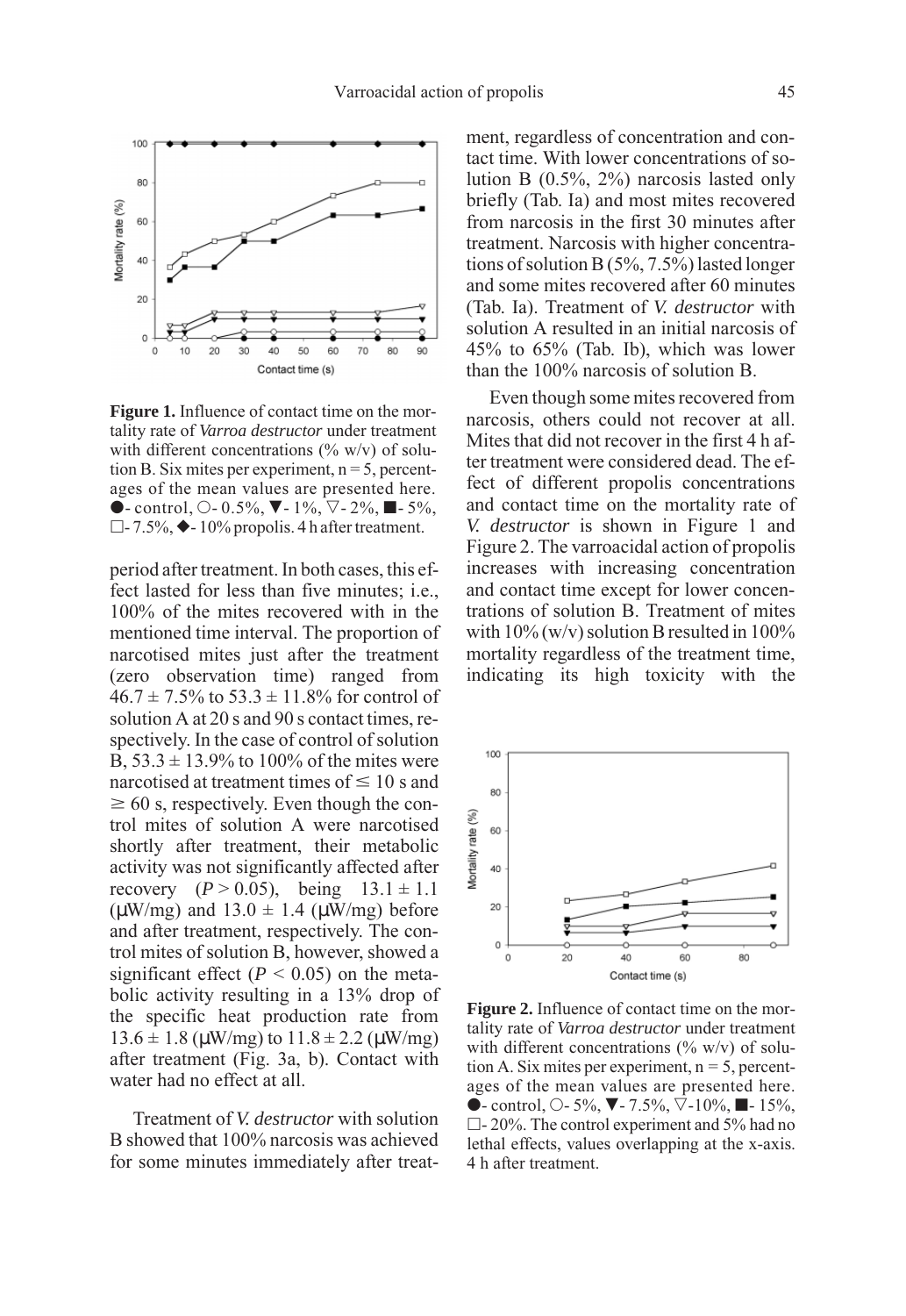slightest contact (Fig. 1). Treatment of mites with solution A, even with a concentration of  $20\%$  (w/v) resulted in a mortality rate of less than 50% (Fig. 2).

Comparison of the specific heat production rates before and after treatment with both solutions showed that even those concentrations that did not have a considerable effect on the mortality rate affected the heat production rate significantly ( $P < 0.05$ , to  $P < 0.001$ , Fig. 3a, b).



Figure 3. Effect of different concentrations (%)  $w/v$ ) of solution B (a) and solution A (b) on the mean specific heat production rate (mean  $\pm$ S.D.) of *Varroa destructor* mites. 20 to 25 mites per experiment,  $n = 5$ . The inset in each graph, extracted from the corresponding graph, is a curve of the percentage reduction in the mean specific heat production rate versus propolis concentration of treatment.  $\blacksquare$ - before treatment,  $\Box$ - after treatment. The values at zero concentration are treatments with the corresponding ethanol solutions (controls). Significance levels of  $P < 0.05 - K$ ,  $P < 0.01 - K$ ,  $P < 0.001$  –\*\*\* (Paired sample t-test).

## **4. DISCUSSION**

Treatment of mites with propolis causes narcosis and death. The narcotic effect of propolis on different animals has already been mentioned in the literature (Prokopovich et al., 1956; Prokopovich, 1957). As seen from our experimental results, treatment of mites with solution B was more effective than the corresponding treatment with solution A. The most plausible explanation for these differences is that solution B was extracted in 70% ethanol whereas solution A was extracted in 40% ethanol.

Even though the control experiments of solution A and solution B showed differences in the percentage of narcotised mites shortly after treatment and in the heat production rates, there was no observed mite mortality in both cases. Unlike the controls, the treatments with the two propolis solutions showed considerable differences in their effect on narcosis and heat production rate and on the mortality rate of the mites. These results indicate that the observed difference in mite mortality between the two treatments was not due to the concentration of the alcohol, but rather to the difference in the ingredients of the two solutions.

The extraction of propolis in 70% ethanol enables one to obtain most of the biologically active hydrophobic components, which could not be extracted in 40% ethanol. This means that solution B was qualitatively and/or quantitatively superior to solution A. Even though the treatment of mites with solution A had only a weak varroacidal effect (Fig. 2), it affected the heat production rate strongly (Fig. 3b); 33.3% mortality rate versus 75.0% reduction in the heat production rate for the treatment with 20% propolis at 60 s contact time.

It has been postulated (König and Dustmann, 1988) that bees must obtain some benefit from the use of propolis in the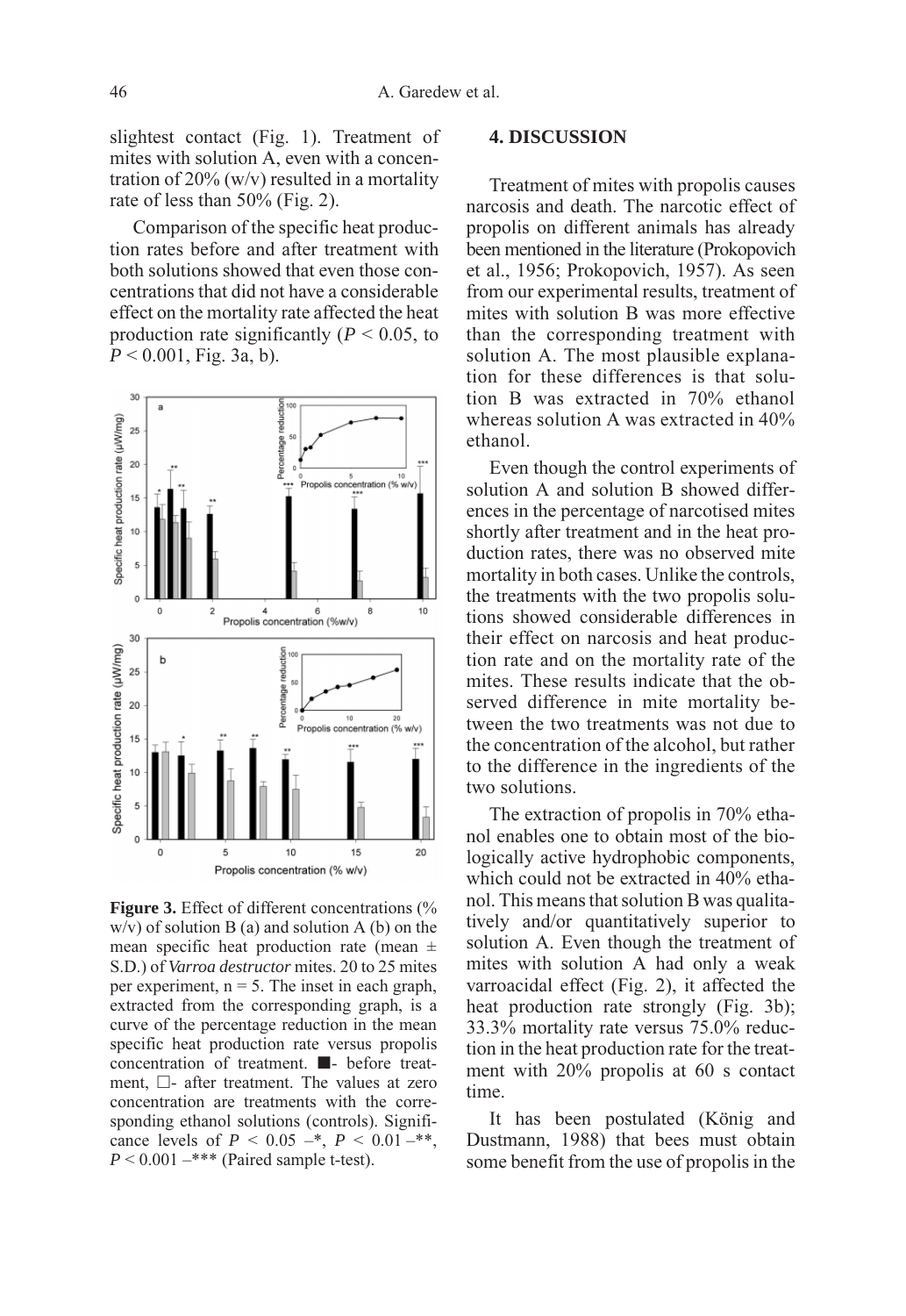beehive, otherwise they would not waste time and energy in collecting it. Our experimental results showed that *V. destructor* mites are highly sensitive to propolis. The varroacidal action of propolis seems to be paradoxical, since propolis and *V. destructor* mites are normally found in the beehive, and the mites walk on thin propolis layers throughout the hive. The most probable explanation for why propolis does not kill the mites in the beehive is that propolis is insoluble in the beehive's interior, due to the fact that most of the components of propolis are water insoluble. The water soluble components of propolis comprise about 2.5%–6.5% of the total, based on the origin of propolis (Neunaber, 1995). As seen in the case of efficacy (both narcosis and mortality) of solution A, in which most of the water soluble and some water insoluble components were extracted, a higher concentration of propolis was needed to observe the varroacidal effect. This shows that even if some of the components of propolis are solubilized in the high humidity in the hive's interior, their concentration is too weak to kill the mites.

If propolis is to be recommended as a varroacidal agent, its use could minimize the contamination of hive products by reducing the use of synthetic acaricides. Except for those allergic to propolis, its presence in hive products may not be considered as a serious contaminant since propolis is used as an additive of cosmetics and in medicine in some countries.

To reduce the amount of inactive components of propolis in hive products, the active varroacidal components of propolis may be isolated and used alone. In addition, it may be worth investigating the synergistic action of propolis with essential oils already being used as varroacides. If propolis is effective in field experiments, and if it has no negative effect on the bees themselves, it may minimize the cost of beekeeping.

#### **ACKNOWLEDGMENTS**

We would like to thank Dr. Benedict Polaczek for his help in the collection of the mites and generous provision of propolis samples used in the experiments. We are very grateful to Dr. Klaus Wallner for performing the acaricidal residue analysis of the propolis sample. We would like to express our gratefulness to Dr. Stefan Fuchs and the two anonymous referees for their invaluable comments and suggestions. Thanks also go to Philip Neuberger and Gudrun Welge for their technical supports. Last but not least we would like to thank the DAAD (Deutscher Akademischer Austauschdienst) for the financial support of A.G.

**Résumé – Action varroacide de la propolis: test de laboratoire.** L'acarien *Varroa destructor* Anderson & Trueman, parasite qui détruit les colonies de l'abeille domestique *Apis mellifera* L., représente donc comme jamais auparavant une menace sérieuse pour l'industrie apicole. Sans traitement médicamenteux la mortalité des colonies peut atteindre 100 %. Actuellement les apiculteurs disposent de différentes méthodes qui comportent de nombreux inconvénients – comme la contamination des produits du rucher ou la sélection de souches d'acariens résistantes. Ces problèmes rendent la recherche de nouveaux produits potentiellement varroacides nécessaire et souhaitable.

Les produits de la nature, qui sont constitués d'une multitude de substances à actions très variées, sont dans ce contexte des candidats pleins de promesses, puisque des résistances à de tels produits sont improbables ou se développeraient plus lentement. La propolis récoltée par les abeilles est un de ces produits. Pour en étudier l'action varroacide, des échantillons de propolis ont été prélevés dans les colonies d'abeilles de l'Institut de Zoologie de l'Université Libre de Berlin et extraits dans de l'éthanol à 40 % et 70 %. L'extrait de propolis issu de l'éthanol à 70 % a été utilisé dans de l'éthanol à 55 % (solution B)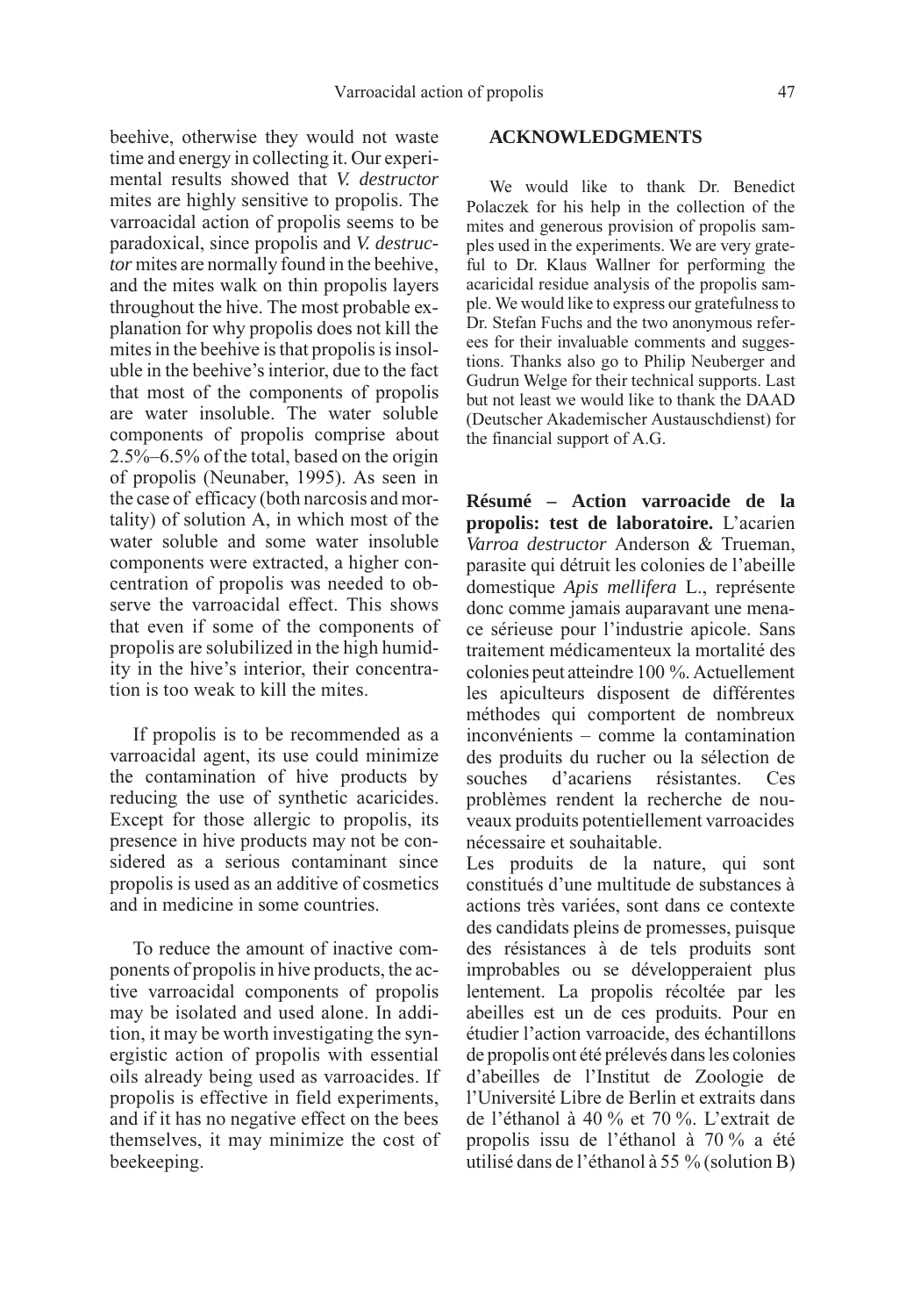pour un test biologique et l'extrait issu de l'éthanol à 40 % dilué dans de l'éthanol à 40 % (solution A). L'action des deux solutions sur les acariens *V. destructor* a été étudiée à l'aide d'un biotest. Les acariens ont été placés sur des morceaux de papier filtre de 3 cm × 3 cm dans des boites de Petri et arrosés de 400 µl de solution. L'activité des acariens a été suivie durant quatre heures après le traitement. Le nombre d'acariens actifs et d'acariens morts a été pris comme mesure de l'activité de l'extrait de propolis. Puisque cette méthode peut simplement mesurer l'action létale de l'extrait, mais pas l'action sublétale sur le métabolisme des acariens, des études calorimétriques ont été entreprises pour mesurer le taux métabolique.

Le traitement des acariens *V. destructor* à la propolis a provoqué leur narcose et finalement leur mort. L'action narcotique et varroacide de la solution B a été plus forte que celle de la solution A. Une dilution à 10 % (poids/volume) de la solution B a provoqué 100 % de mortalité dès le temps de contact le plus court (5 s). En comparaison l'action d'une dilution à 20 % (poids/volume) de la solution A même après une durée de contact de 90 s était beaucoup plus restreinte avec un taux de mortalité de 42 %. Ce résultat indique que la propolis extraite à l'éthanol à 70 % est quantitativement et/ou qualitativement la plus efficace. Avec une dilution à 20 % de la solution A et une durée de contact réduite à 20 s, seuls 23 % des acariens meurent. Une dilution à 5 % de la solution A avec une durée de contact de 90 s n'a aucune action létale. Ces résultats montrent que l'action de la propolis dépend aussi bien de la durée de contact que de la concentration. Les concentrations de propolis qui n'étaient que faiblement varroacides avaient une nette action sur le taux métabolique. Une dilution à 5 % (poids/ volume) de la solution A, sans action létale, réduisait néanmoins le taux métabolique de 34 %. Ce résultat indique que des dosages sublétaux de propolis exercent une action préjudiciable pour les acariens *V. destructor*.

## *Varroa destructor***/ varroacide / propolis / calorimétrie**

**Zusammenfassung – Die varroazide Wirkung von Propolis: eine Laboruntersuchung.** Die Milbe *Varroa destructor* Anderson und Trueman parasitiert und zerstört Völker der westlichen Honigbienen *Apis mellifera* L. und stellt daher nach wie vor eine ernsthafte Bedrohung der Bienenindustrie dar. Ohne medikamentöse Behandlung kann die Koloniesterblichkeit bis zu 100% betragen. Zur Zeit stehen den Imkern mehrere Behandlungsmethoden zur Verfügung, von denen viele Nachteile – wie die Kontamination von Bienenprodukten und die Selektion von resistenten Varroastämmen – mit sich bringen. Die hier genannten Probleme machen die Suche nach neuen potentiellen Varroaziden notwendig und wünschenswert.

Naturprodukte, die aus einer Vielzahl von Substanzen mit unterschiedlicher Wirkweise bestehen sind hierbei aussichtsreiche Kandidaten, da Resistenzen gegen solche Produkte unwahrscheinlich sind oder langsamer entwickelt werden können. Das von den Honigbienen gesammelte Kittharz (Propolis) stellt eine solche natürliche Substanz dar. Um die varroazide Wirkung von Propolis zu untersuchen, wurden Propolisproben von Bienenvölkern am Institut für Zoologie der Freien Universität Berlin genommen und in 40 % und 70 % Ethanol extrahiert. Der Propolisextrakt aus der 70 % Ethanollösung wurde in einer 55 % Ethanollösung im Biotest appliziert (Lösung B), und der Propolisextrakt aus der 40 % Lösung in einer 40 % Ethanolverdünnung (Lösung A).

Beide Lösungen wurden in einem Biotest in ihrer Wirkung auf Milben untersucht. Die Varroamilben wurden auf ein 3 cm × 3 cm großes Filterpapier, das sich in einer Petrischale befand, aufgebracht und mit 400 µl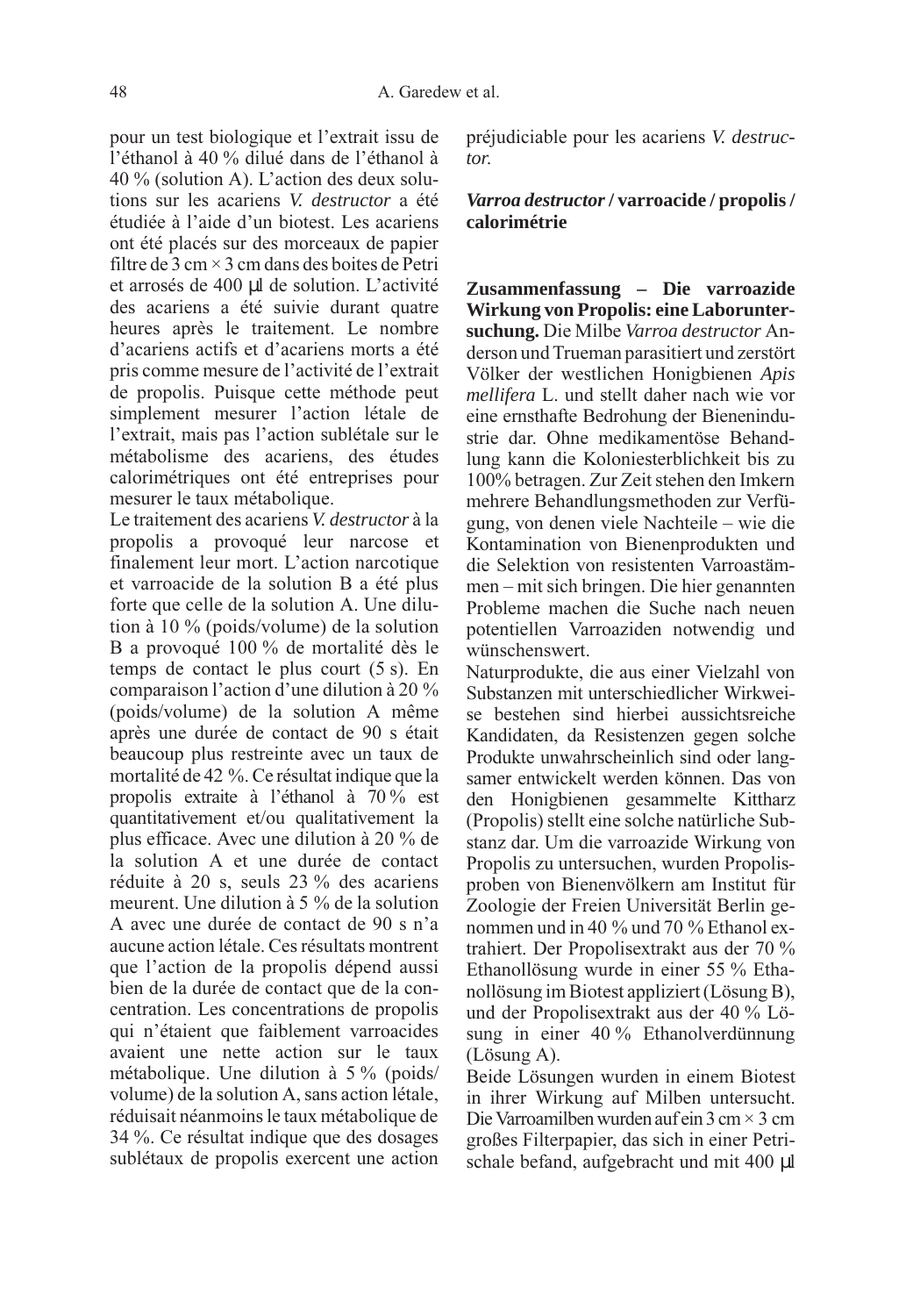Propolislösung benetzt. Nach der Behandlung wurde die Aktivität der Milben 4 h lang protokolliert. Als Maß für die Wirksamkeit der Propolisextrakte wurde die Zahl der inaktiven und toten Milben aufgenommen. Da diese Methode lediglich die letale Wirkung der Extrakte, nicht aber die subletale Wirkung auf den Stoffwechsel der Milben erfassen konnte, wurden zusätzlich kalorimetrische Versuche zur Messung der Stoffwechselrate der Milben unternommen.

Die Behandlung von Varroamilben mit Propolis führte zu Narkose und schließlich dem Tod der Milben. Die narkotische Wirkung und die Mortalität der Milben waren abhängig von der Extraktionsmethode, der Propoliskonzentration und der Kontaktzeit.

Lösung B hatte im Vergleich zu Lösung A eine stärkere narkotische und varroazide Wirkung. Eine 10 % (w/v) Verdünnung von Lösung B rief bei den Milben bereits nach der kürzesten Kontaktzeit von 5 s eine 100 % Mortalität hervor. Verglichen hiermit war die Wirkung einer 20 % (w/v) Verdünnung von Lösung A selbst nach einer langen Kontaktzeit von 90 s mit einer resultierenden Mortalitätsrate von 42 % deutlich geringer. Dieses Ergebnis deutet darauf hin, dass in 70 % Ethanol extrahiertes Propolis quantitativ und/oder qualitativ am wirkungsvollsten ist. Bei einer Kontaktzeit von 90 s verursachte eine 20 % (w/v) Verdünnung von Lösung A eine Mortalitätsrate von 42 %, bei einer geringeren Kontaktzeit von 20 s starben lediglich 23 % der Milben. Eine 5 % (w/v) Verdünnung von Lösung A hatte bei einer Kontaktzeit von 90 s keine letale Wirkung. Diese Ergebnisse zeigen die Abhängigkeit der Propoliswirkung sowohl von der Kontaktzeit als auch der Konzentration. Auch Propoliskonzentrationen, die nur schwach varroazid waren, hatten einen deutlichen Einfluss auf die Stoffwechselrate. Eine 5 % (w/v) Verdünnung von Lösung A hatte keine letale Wirkung auf die Milben, verursachte aber eine Reduktion der Stoffwechselrate um 34 %. Dieses Ergebnis weist darauf hin, dass auch subletale Propolisdosierungen eine nachteilige Wirkung auf Varroamilben haben.

#### *Varroa destructor* **/ Varroatose / Varroazide / Propolis / Kalorimetrie**

#### **REFERENCES**

- Baxter J., Eischen F., Pettis J., Wilson W.T., Shimanuki H. (1998) Detection of fluvalinate-resistant Varroa mites in U.S. honeybees, Am. Bee J. 138, 291.
- Bogdanov S., Kolchenmann V., Imdorf A. (1998) Acaricide residues in some bee products, J. Apic. Res. 37, 57–67.
- Colombo M., Lodesani M., Spreafico M. (1993) Resistance of*Varroa jacobsoni* to fluvalinate, preliminary results of investigations conducted in Lombardy, Ape nostra Amica 15, 12–15 (in Italian).
- Eischen F.A. (1995) Varroa resistance to Fluvalinate, Am. Bee J., 815–816.
- Elzen P.J., Baxter J.R., Spivak M., Wilson W.T. (2000) Control of *Varroa jacobsoni* Oud. resistant to fluvalinate and amitraz using coumaphos, Apidologie 31, 437–441.
- Ghisalberti E.L. (1979) Propolis: a review, Bee World 60, 58–84.
- Imdorf A., Bogdanov S., Ochoa R.I., Calderone N.W. (1999) Use of essential oils for control of *Varroa jacobsoni* Oud. in honeybee colonies, Apidologie 30, 209–228.
- König B., Dustmann J.H. (1988) Baumharze, Bienen und antivirale Chemotherapie, Naturwiss. Rundsch. 2, 43–53.
- Kubik M., Nowacki J., Michalczuk L., Pidek A., Marcinkowski J. (1995) Penetration of fluvalinate into bee-products, J. Fruit Ornament. Plant Res. 3, 13–22.
- Lodesani M., Colombo M., Spreafico M. (1995) Ineffectiveness of Apistan(r) treatment agaist the mite *Varroa jacobsoni* Oud. in several districts of Lombardy (Italy), Apidologie 26, 67–72.
- Milani N. (1995) The resistance of *Varroa jacobsoni* Oud, to pyrethroids: a laboratory assay, Apidologie 26, 415–429.
- Milani N., Della Vedova G. (1996) Determination of the LC50 in the mite *Varroa jacobsoni* of the active substances in Perizin® and cekafix®, Apidologie 26, 67–72.
- Mutinelli F., Baggio A., Capolongo F., Piro R., Prandin L. (1997) A scientific note on oxalic acid by topical application for the control of varroosis, Apidologie 28, 461–462.